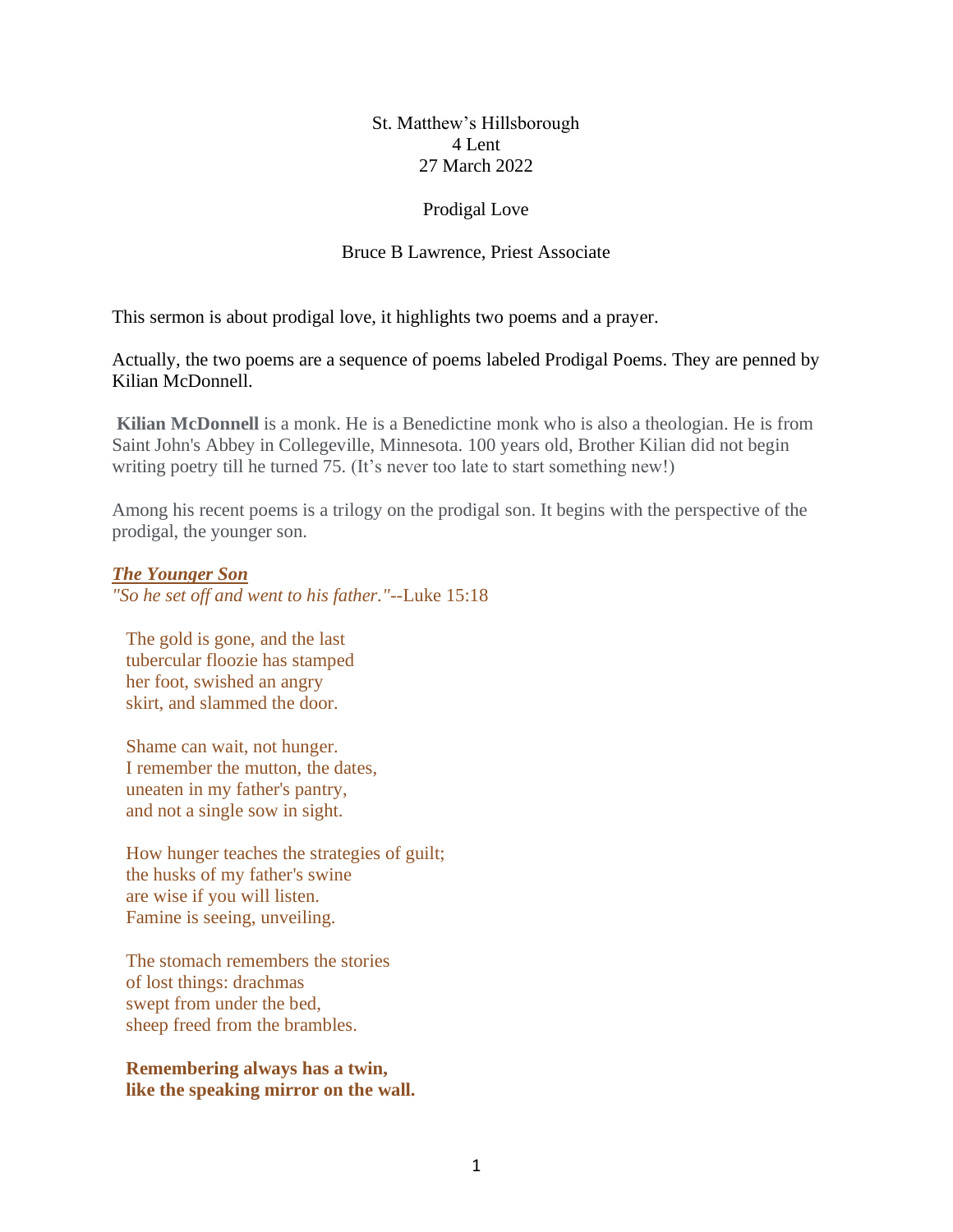**Why not a son who was dead, startled into life by memory.**

#### **repeat**

*And then the sequel to the younger son's reflection is his father's response: Father of the Younger Son "While he was still far off his father saw him."--*Luke 15:20

 Even after I gave up keeping the tiger cub in his cage, I picked it up, forgetting snarls and claws, though I have bite marks, scratches to show love.

 The years I do not count passing the window in the front, searching the road for signs of that cat no leash could check, unmuzzled, free, and bleeding.

 The helpless ache is ordinary, the Thursday tedious, as I give a passing glance through the window at the dot on the far horizon, walking as many have walked before.

 But the way he swings his arms, turns his head, slightly pigeon-toed. I am out the door, down the stairs, down the road, running, arms outstretched.

 My embrace, my tears, my laughter gather in all the years, my kiss stops rehearsed genealogies of sin, outlawing of self. Of course, you are my son.

 Be quick, steward, clothe him like the son of an Eastern king, the best robe from my chest, wake the cook, load the table with meats and wines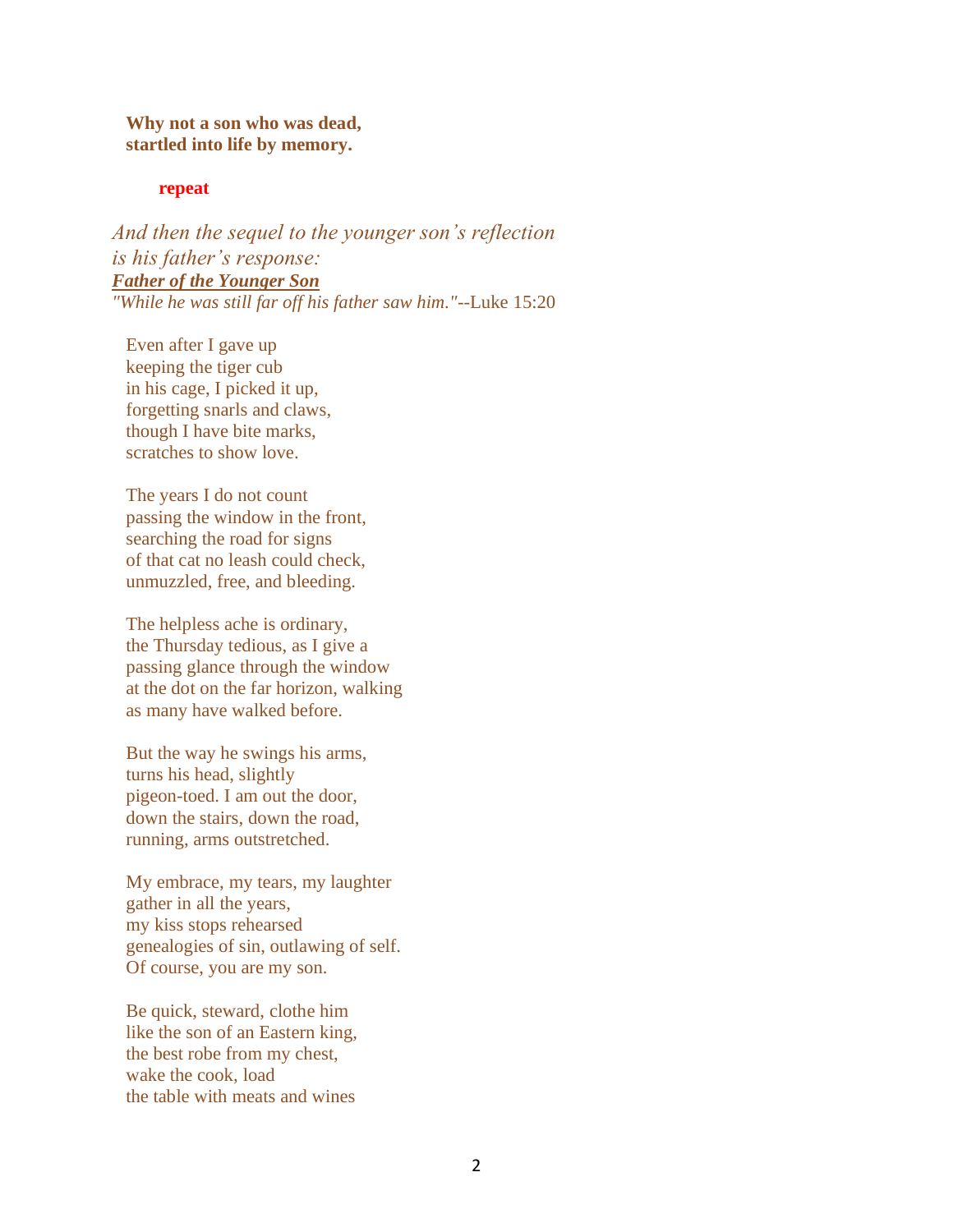Call in friends and foes, blaze the night into day with torches, push the chairs against the wall, pluck the harps, strike the largest timbrel.

**When the dead come back you drink. When the lost are found you dance.**

#### **repeat**

The prodigal son parable is really about the prodigal father, one unbounded by the rules of society, the conventions of birth, legacy, or heritage. God is forever seeking, wanting, welcoming us back when we are undeserving, uncomprehending of either His greatness or His grace.

But what of the prodigal son who is a refugee? Today from Ukraine, yesterday from Afghanistan, or Syria, or Yemen, or Myanmar, or the Horn of Africa, or Xian Jiang in western China?

How do we pray for the victims of violence but also for the perpetrators? All are God's children, all will return to dust, ashes to ashes, as we remind ourselves repeatedly during Lent.

What makes Lent 2022 so different from other Lents is that we find ourselves already at the foot of the cross. It is as though we skipped all the intervening weeks leading to Palm Sunday, Holy Week, Maundy Thursday, and arrived at the hill where Jesus was crucified on Good Friday,

We pray to Jesus, today as we do every day, in and beyond Lent, but can we also pray for those who maligned him? For Judas who betrayed him, for Pontius Pilate who unjustly sentenced him, for the Roman soldier who stabbed him in the side?

I test myself constantly in Lent to remember the worst of times and to think how should I act as a servant of the one who served others, coming back to the Father as a prodigal son forgiving not just the older brother, whom I imagine to have been a bully, but all bullies and villains, all marauders and murderers? "Father, forgive them for they know not what they do."

Think of the person who has hurt you most in life, and ask forgiveness not just for that person but for remembrance of the greatness of God that exceeds our human kindness.

Let me apply that lesson to myself. Not just the living but the dead. Can you remember an acquaintance or a relative who did you harm and whom you never forgave? I have such a relative, now deceased. Can you remember somebody at work who wrought havoc on you or someone dear to you? I have such a former colleague at Duke, also now deceased.

Whether alive or dead, here or gone, take a moment to remember some vile person unworthy of forgiveness, and then, digging deep in your heart, release that pain and try, try to forgive!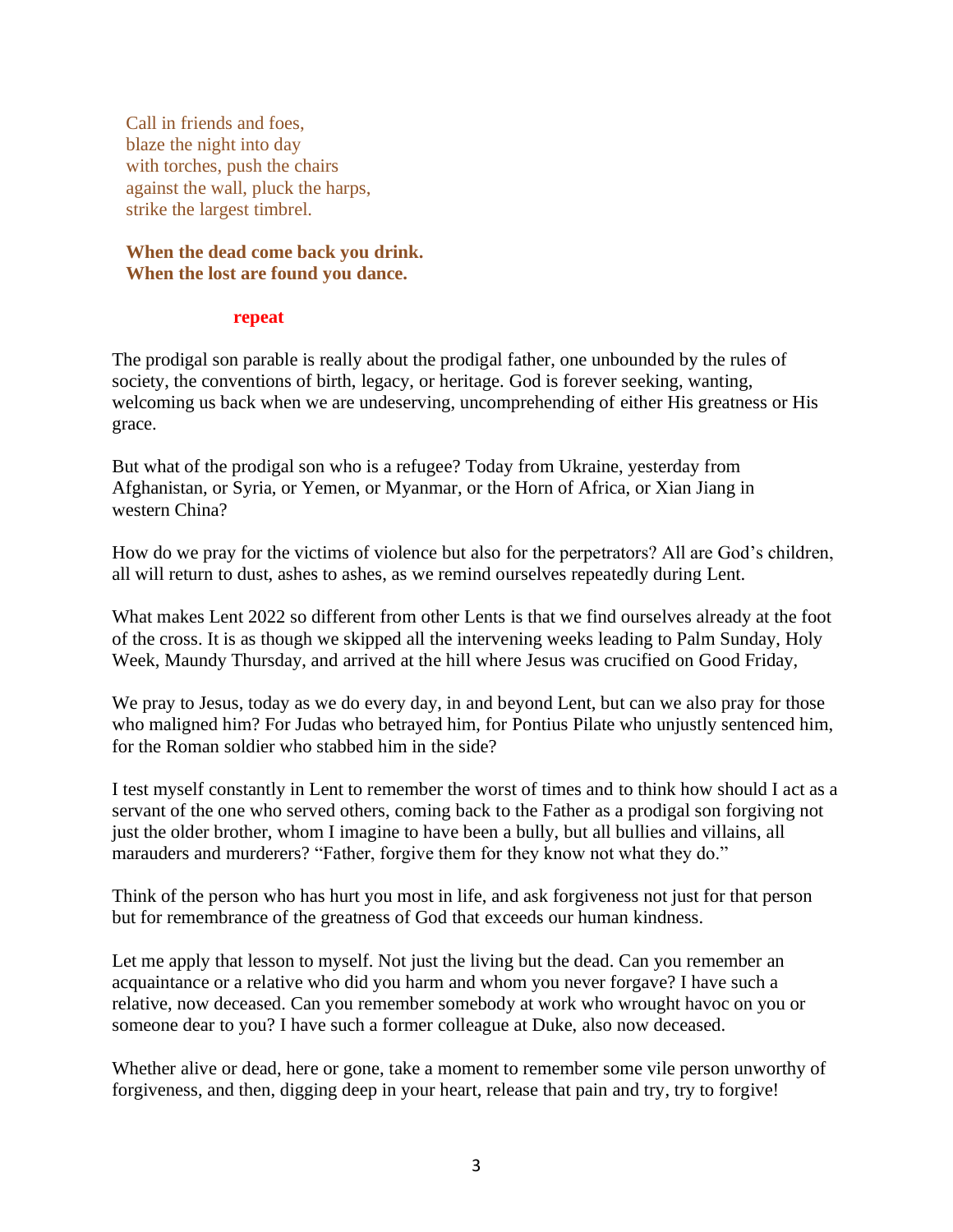# Pause (painful but critical)

During Lent I find giving  $up - a$  dish, a habit, a pleasure - easier than giving more  $-$  of who I am, what I like, or what I treasure, not lingering on, but instead erasing, the **non**-forgiveness of pain or injury for past insults.

And then I think back to 9/11/01. Over two decades ago, the horror of that day is still raw as a scar on my conscience, a shadow in my memory. Why? I was asked to preach a sermon at St. Matthew's soon after: a member of the congregation had wanted me to set things right re Islam, sharing some good thoughts about good Muslims, of whom I know many. Instead, I found myself gravitating to a prayer for the bombers, the bad Muslims who had hijacked planes, committed atrocities in the name of Allah, killing many, too many innocent Americans on that horrific Tuesday. Where was God on 9/11? How could a merciful god countenance such violence carried out by those who claimed to be doing his will?

I find myself in Lent 2022 in the same state of awe, dismay and disbelief as I was on that not so distant fall Sunday in 2001.

One of the resources that guided me, and others, through that difficult period was a prayer penned by a survivor of the Holocaust. Anonymously crafted, the prayer was found in the Ravensbruck concentration camp at the end of World War II. It was found next to the body of a dead child. It reads:

*"O Lord, remember not only men and women of good will, but also those of ill will. But do not remember all the suffering they inflicted on us. Remember the fruits we have born thanks to this suffering: our comradeship, our humility, our courage, our generosity, the greatness of heart which has grown out of this; and when they come to judgment, let all the fruits we have born be their forgiveness."*

**Repeat:** "*let all the fruits we have born be their forgiveness."*

Forgive those who have persecuted, injured and even killed innocent people?! My initial response is revulsion. My second response is rejection. This prayer stands as a challenge to every first reaction that I might have to those who wrong me. What about **my** need to assert **my** rights, **my** importance, to pray for **my** friends, **my** family and **my** country? When Jesus asks me and us to pray for those who persecute us, could he possibly mean even this? "Father, forgive them for they know not what they do." (Luke 23:34)

And so the prodigal son looms as not only a daunting parable. It is also a haunting message. How do we preserve humanity and hope in the face of violence, death and destruction? Jesus offers a way that is prodigal, the prodigal love of God for all who seek to come home, even if they have no physical home, even if every semblance of a normal world has been erased, removed for them by the dastardly acts of others, but at the same time to remember those dastardly others who have deprived them, who have destroyed their homes, killed their relatives, their friends and their fellow citizens.